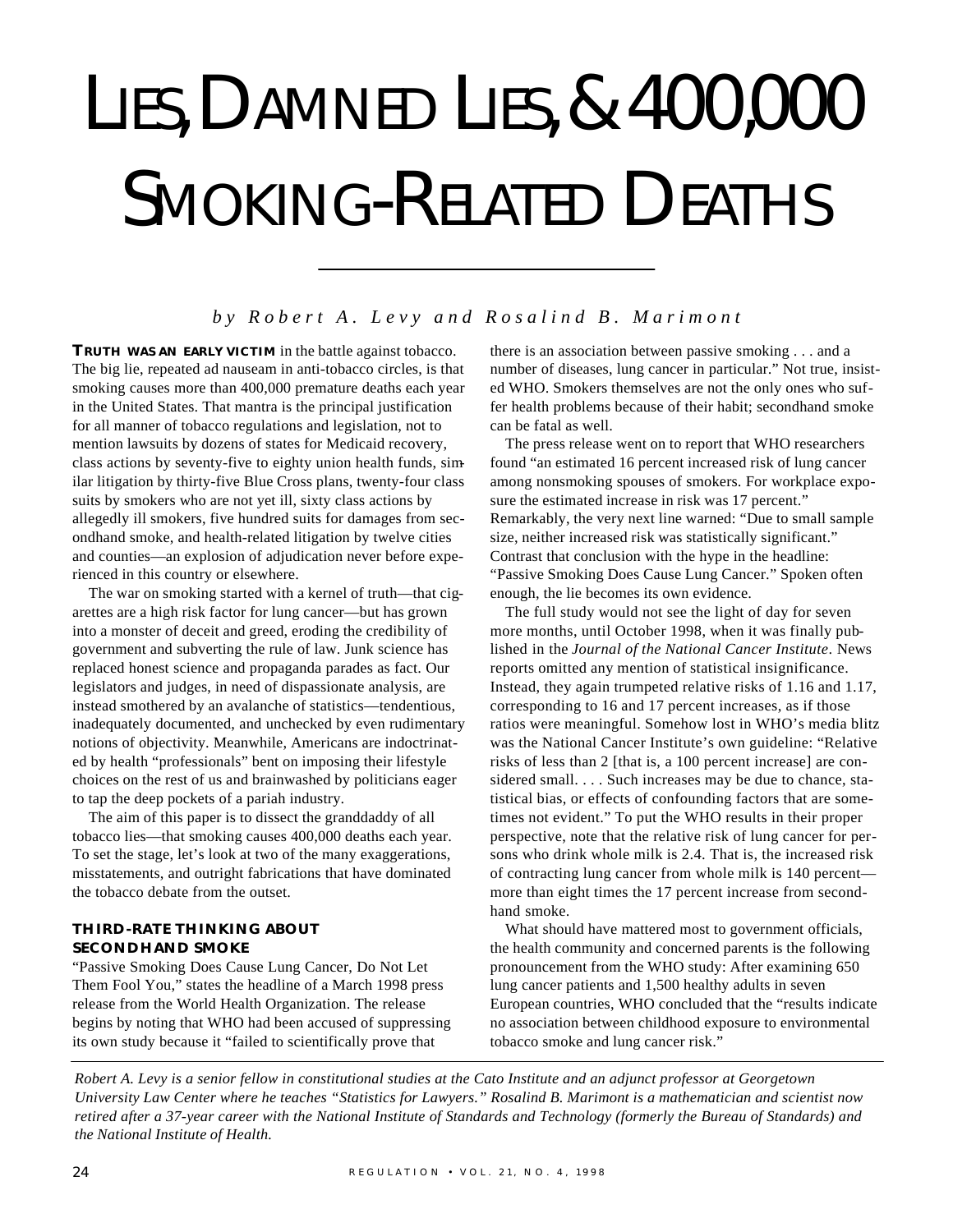#### **EPA'S JUNK SCIENCE**

Another example of anti-tobacco misinformation is the landmark 1993 report in which the Environmental Protection Agency declared that environmental tobacco smoke (ETS) is a dangerous carcinogen that kills three thousand Americans yearly. Five years later, in July 1998, federal judge William L. Osteen lambasted the EPA for "cherry picking" the data, excluding studies that "demonstrated no association between ETS and cancer," and withholding "significant portions of its findings and reasoning in striving to confirm its *a priori* hypothesis." Both "the record and EPA's explanation," concluded the court, "make it clear that using standard methodology, EPA could not produce statistically significant results." A more damning assessment is difficult to imagine, but here are the court's conclusions at greater length, in its own words.

EPA publicly committed to a conclusion before research had begun; excluded industry [input thereby] violating the [Radon Research] Act's procedural requirements; adjusted established procedure and scientific norms to validate the Agency's public conclusion, and aggressively utilized the Act's authority to disseminate findings to establish a de facto regulatory scheme intended to restrict Plaintiff's products and to influence public opinion. In conducting the ETS Risk Assessment, EPA disregarded information and made findings on selective information; did not disseminate significant epidemiologic information; deviated from its Risk Assessment Guidelines; failed to disclose important findings and reasoning; and left significant questions without answers. EPA's conduct left substantial holes in the administrative record. While so doing, EPA produced limited evidence, then claimed the weight of the Agency's research evidence demonstrated ETS causes Cancer. [*Flue-Cured Tobacco Coop. Stabilization Corp. v. United States Environmental Protection Agency*, 4 F. Supp. 2d 435, 465-66 (M.D.N.C. 1998)]

Hundreds of states, cities, and counties have banned indoor smoking—many in reaction to the EPA report. California even prohibits smoking in bars. According to Matthew L. Myers, general counsel of the Campaign for Tobacco-Free Kids, "the release of the original risk assessment gave an enormous boost to efforts to restrict smoking." Now that the study has been thoroughly debunked, one would think that many of the bans would be lifted. Don't hold your breath. When science is adulterated and debased for political ends, the culprits are unlikely to reverse course merely because they have been unmasked.

In reaction to the federal court's criticism EPA administrator Carol M. Browner said, "It's so widely accepted that secondhand smoke causes very real problems for kids and adults. Protecting people from the health hazards of secondhand smoke should be a national imperative." Like *Alice in Wonderland*, sentence first, evidence afterward. Browner reiterates: "We believe the health threats . . . from breathing secondhand smoke are very real." Never mind science; it is

Browner's beliefs that control. The research can be suitably tailored.

For the EPA to alter results, disregard evidence, and adjust its procedures and standards to satisfy agency prejudices is unacceptable behavior, even to a first-year science student. Those criticisms are about honesty, carefulness, and rigor the very essence of science.

#### **CLASSIFYING DISEASES AS SMOKING-RELATED**

With that record of distortion, it should come as no surprise that anti-tobacco crusaders misrepresent the number of deaths due to smoking. Start by considering the diseases that are incorrectly classified as smoking-related. The Centers for Disease Control and Prevention (CDC) prepares and distributes information on smoking-attributable mortality, morbidity and economic costs (SAMMEC). In its *Morbidity and Mortality Weekly Report* for 27 August 1993, the CDC states that 418,690 Americans died in 1990 of various diseases that they contracted because, according to the government, they smoked.

Diseases are categorized as smoking-related if the risk of death for smokers exceeds that for nonsmokers. In the jargon of epidemiology, a relative risk that is greater than 1 indicates a connection between exposure (smoking) and effect (death). Recall, however, the National Cancer Institute's guideline: "Relative risks of less than two are considered small. . . . Such increases may be due to chance, statistical bias, or effects of confounding factors that are sometimes not evident." And the *Federal Reference Manual on Scientific Evidence* confirms that the threshold test for legal significance is a relative risk of two or higher. At any ratio below two, the results are insufficiently reliable to conclude that a particular agent (e.g., tobacco) caused a particular disease.

What would happen if the SAMMEC data were to exclude deaths from those diseases that had a relative risk of less than two for current or former smokers? Table 1 (at the end of this article) shows that 163,071 deaths reported by CDC were from diseases that should not have been included in the report. Add to that another 1,362 deaths from burn injuries—unless one believes that Philip Morris is responsible when a smoker falls asleep with a lit cigarette. That is a total of 164,433 misreported deaths out of 418,690. When the report is properly limited to diseases that have a significant relationship with smoking, the death total declines to 254,257. Thus, on this count alone, SAMMEC overstates the number of deaths by 65 percent.

#### **CALCULATING EXCESS DEATHS**

But there is more. Writing on "Risk Attribution and Tobacco-Related Deaths" in the 1993 *American Journal of Epidemiology*, T. D. Sterling, W. L. Rosenbaum, and J. J. Weinkam expose another overstatement—exceeding 65 percent—that flows from using the American Cancer Society's Cancer Prevention Survey (CPS) as a baseline against which excess deaths are computed. Here is how one government agency, the Office of Technology Assessment (OTA), calculates the number of deaths caused by smoking: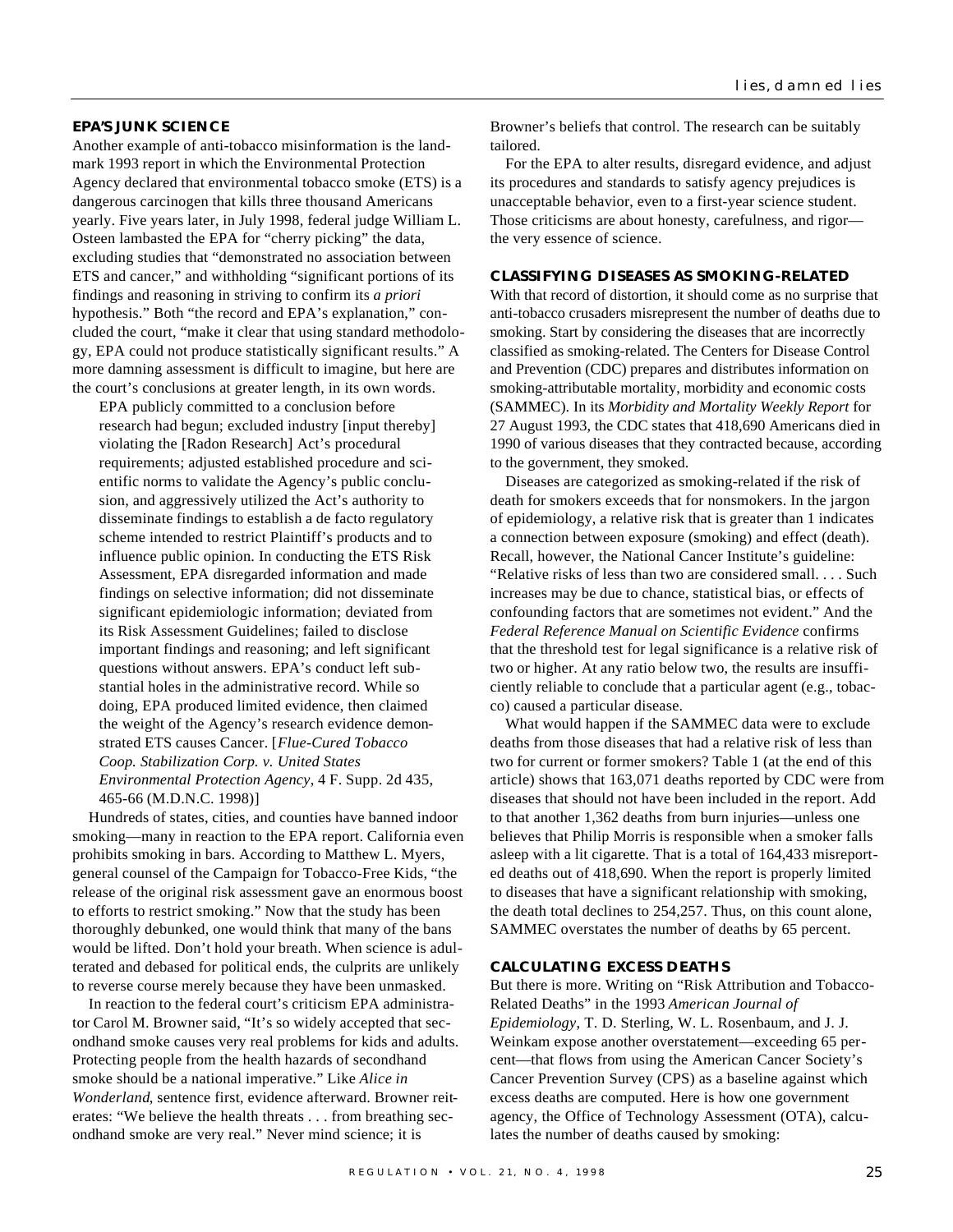The OTA first determines the death rate for persons who were part of the CPS sample and never smoked. Next, that rate is applied to the total U.S. population in order to estimate the number of Americans who would have died if no one ever smoked. Finally, the hypothetical number of deaths for assumed never-smokers is subtracted from the actual number of U.S. deaths, and the difference is ascribed to smoking. That approach seems reasonable if one important condition is satisfied: The CPS sample must be roughly the same as the overall U.S. population with respect to those factors, other than smoking, that could be associated with the death rate. But as Sterling, Rosenbaum, and Weinkam point out, nothing could be further from the truth.

The American Cancer Society bases its CPS study on a million men and women volunteers, drawn from the ranks of the Society's members, friends, and acquaintances. The persons who participate are more affluent than average, overwhelmingly white, married, college graduates, who generally do not have hazardous jobs. Each of those characteristics tends to reduce the death rate of the CPS sample which, as a result, enjoys an average life expectancy that is substantially longer than the typical American enjoys.

Because OTA starts with an atypically low death rate for never-smokers in the CPS sample, then applies that rate to the whole population, its baseline for determining excess deaths is grossly underestimated. By comparing actual deaths with a baseline that is far too low, OTA creates the illusion that a large number of deaths are due to smoking.

That same illusion pervades the statistics released by the U.S. Surgeon General, who in his 1989 report estimated that 335,600 deaths were caused by smoking. When Sterling, Rosenbaum, and Weinkam recalculated the Surgeon General's numbers, replacing the distorted CPS sample with a more representative baseline from large surveys conducted by the National Center for Health Statistics, they found that the number of smoking-related deaths declined to 203,200. Thus, the Surgeon General's report overstated the number of deaths by more than 65 percent simply by choosing the wrong standard of comparison.

Sterling and his coauthors report that not only is the death rate considerably lower for the CPS sample than for the entire U.S. but, astonishingly, even smokers in the CPS sample have a lower death rate than the national average for both smokers and nonsmokers. As a result, if OTA were to have used the CPS death rate for smokers, applied that rate to the total population, then subtracted the actual number of deaths for all Americans, it would have found that smoking saves 277,621 lives each year. The authors caution, of course, that their calculation is sheer nonsense, not a medical miracle. Those "lives would be saved only if the U.S. population would die with the death rate of smokers in the affluent CPS sample."

Unhappily, the death rate for Americans is considerably higher than that for the CPS sample. Nearly as disturbing, researchers like Sterling, Rosenbaum, and Weinkam identified that statistical predicament many years ago; yet the government persists in publishing data on smoking-related deaths

that are known to be greatly inflated.

#### **CONTROLLING FOR CONFOUNDING VARIABLES**

Even if actual deaths were compared against an appropriate baseline for nonsmokers, the excess deaths could not properly be attributed to smoking alone. It cannot be assumed that the only difference between smokers and nonsmokers is that the former smoke. The two groups are dissimilar in many other respects, some of which affect their propensity to contract diseases that have been identified as smoking-related. For instance, smokers have higher rates of alcoholism, exercise less on average, eat fewer green vegetables, are more likely to be exposed to workplace carcinogens, and are poorer than nonsmokers. Each of those factors can be a "cause" of death from a so-called smoking-related disease; and each must be statistically controlled for if the impact of a single factor, like smoking, is to be reliably determined.

Sterling, Rosenbaum, and Weinkam found that adjusting their calculations for just two lifestyle differences—in income and alcohol consumption—between smokers and nonsmokers had the effect of reducing the Surgeon General's smokingrelated death count still further, from 203,200 to 150,000. That means the combined effect of using a proper standard of comparison coupled with controls for income and alcohol was to lower the Surgeon General's estimate 55 percent—from 335,600 to 150,000. Thus, the original estimate was a disquieting 124 percent too high, even without adjustments for important variables like occupation, exercise, and nutritional habits.

What if smokers got plenty of exercise and had healthy diets while nonsmokers were couch potatoes who consumed buckets of fast food? Naturally, there are some smokers and nonsmokers who satisfy those criteria. Dr. William E. Wecker, a consulting statistician who has testified for the tobacco industry, scanned the CPS database and found thousands of smokers with relatively low risk factors and thousands of never-smokers with high risk factors. Comparing the mortality rates of the two groups, Dr. Wecker discovered that the smokers were "healthier and die less often by a factor of three than the never-smokers." Obviously, other risk factors matter, and any study that ignores them is utterly worthless.

Yet, if a smoker who is obese; has a family history of high cholesterol, diabetes, and heart problems; and never exercises dies of a heart attack, the government attributes his death to smoking alone. That procedure, if applied to the other causal factors identified in the CPS study, would produce more than twice as many "attributed" deaths as there are actual deaths, according to Dr. Wecker. For example, the same calculations that yield 400,000 smoking-related deaths suggest that 504,000 people die each year because they engage in little or no exercise. Employing an identical formula, bad nutritional habits can be shown to account for 649,000 excess deaths annually. That is nearly 1.6 million deaths from only three causes—without considering alcoholism, accidents, poverty, etc.—out of 2.3 million deaths in 1995 from all causes combined. And on it goes—computer-generated phantom deaths, not real deaths—constrained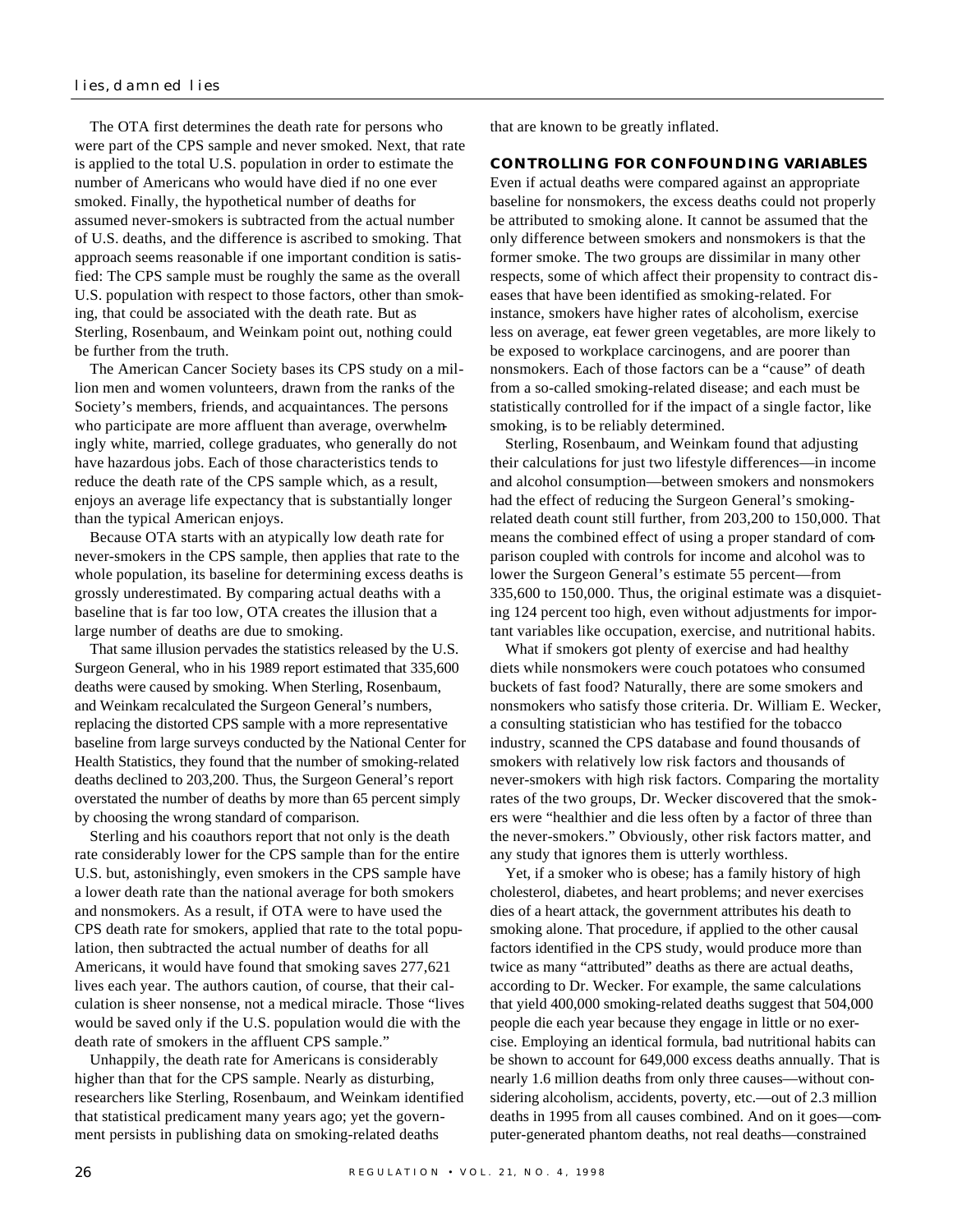neither by accepted statistical methods, by common sense, nor by the number of people who die each year.

#### **ADJUSTING FOR AGE AT DEATH**

Next and last, we turn to a different sort of deceit—one pertaining not to the number of smoking-related deaths but rather to the misperception that those deaths are somehow associated with kids and young adults. For purposes of this discussion, we will work with the far-fetched statistics published by CDC—an annual average from 1990 through 1994 of 427,743 deaths attributable to tobacco. Is the problem as serious as it sounds?

At first blush, it would seem that more than 400,000 annual deaths is an extremely serious problem. But suppose that all of the people died at age ninety-nine. Surely then, the seriousness of the problem would be tempered by the fact that the decedents would have died soon from some other cause in any event. That is not far from the truth: while tobacco does not kill people at an average age of ninety-nine, it does kill people at an average age of roughly seventy-two–far closer to ninety-nine than to childhood or even young adulthood. Indeed, according to a 1991 RAND study, smoking "reduces the life expectancy of a twenty-year-old by about 4.3 years"—not a trivial concern to be sure, but not the horror that is sometimes portrayed.

Consider Table 2, which shows the number of deaths and age at death for various causes of death: The three nonsmoking categories total nearly 97,000 deaths—probably not much different than the correctly calculated number of smokingrelated deaths—but the average age at death is only thirtynine. As contrasted with a seventy-two-year life expectancy for smokers, each of those nonsmoking deaths snuffs out thirty-three years of life—our most productive years, from both an economic and child-rearing perspective.

Perhaps that is why the Carter Center's "Closing the Gap" project at Emory University examined "years of potential life lost" (YPLL) for selected diseases, to identify those causes of death that were of greatest severity and consequence. The results were reported by R.W. Amler and D.L. Eddins, "Cross-Sectional Analysis: Precursors of Premature Death in the United States," in the 1987 *American Journal of Preventive Medicine*. First, the authors determined for each disease the annual number of deaths by age group. Second, they multiplied for each age group the number of deaths times the average number of years remaining before customary retirement at age sixty-five. Then they computed YPLL by summing the products for each disease across age groups.

Thus, if smoking were deemed to have killed, say, fifty thousand people from age sixty through sixty-four, a total of 150,000 years of life were lost in that age group—i.e., fifty thousand lives times an average of three years remaining to age sixty-five. YPLL for smoking would be the accumulation of lost years for all age groups up to sixty-five.

Amler and Eddins identified nine major precursors of preventable deaths. Measured by YPLL, tobacco was about halfway down the list—ranked four out of nine in terms of years lost—not "the number one killer in America" as

alarmists have exclaimed. Table 3 shows the four most destructive causes of death, based on 1980 YPLL statistics. Bear in mind that the starting point for the YPLL calculation is the number of deaths, which for tobacco is grossly magnified for all of the reasons discussed above.

According to Amler and Eddins, even if we were to look at medical treatment—measured by days of hospital care—nonalcohol-related injuries impose a 58 percent greater burden than tobacco, and nutrition-related diseases are more burdensome as well.

Another statistic that more accurately reflects the real health repercussions of smoking is the age distribution of the 427,743 deaths that CDC mistakenly traces to tobacco. No doubt most readers will be surprised to learn that—aside from burn victims and pediatric diseases—*tobacco does not kill a single person below the age of 35*.

Each year from 1990 through 1994, as shown in Table 4, only 1,910 tobacco-related deaths—less than half of 1 percent of the total—were persons below age thirty-five. Of those, 319 were burn victims and the rest were infants whose parents smoked. But the relationship between parental smoking and pediatric diseases carries a risk ratio of less than 2, and thus is statistically insignificant. Unless better evidence is produced, those deaths should not be associated with smoking.

On the other hand, the National Center for Health Statistics reports that more than twenty-one thousand persons below age thirty-five died from motor vehicle accidents in 1992, more than eleven thousand died from suicide, and nearly seventeen thousand died from homicide. Over half of those deaths were connected with alcohol or drug abuse. That should put smoking-related deaths in a somewhat different light.

Most revealing of all, almost 255,000 of the smoking-related deaths—nearly 60 percent of the total—occurred at age seventy or above. More than 192,000 deaths—nearly 45 percent of the total—occurred at age seventy-five or higher. And roughly 72,000 deaths—almost 17 percent of the total occurred at the age of 85 or above. Still, the public health community disingenuously refers to "premature" deaths from smoking, as if there is no upper age limit to the computation.

The vast overestimate of the dangers of smoking has had disastrous results for the health of young people. Risky behavior does not exist in a vacuum; people compare uncertainties and apportion their time, effort, and money according to the perceived severity of the risk. Each year, alcohol and drug abuse kills tens of thousands of people under the age of thirtyfive. Yet according to a 1995 survey by the U.S. Department of Health and Human Services, high school seniors thought smoking a pack a day was more dangerous than daily consumption of four to five alcoholic beverages or using barbiturates. And the CDC reports that the number of pregnant women who drank frequently quadrupled between 1991 and 1995—notwithstanding that fetal alcohol syndrome is the largest cause of preventable mental retardation, occurring in one out of every one thousand births.

Can anyone doubt that the drumbeat of antismoking propaganda from the White House and the health establishment has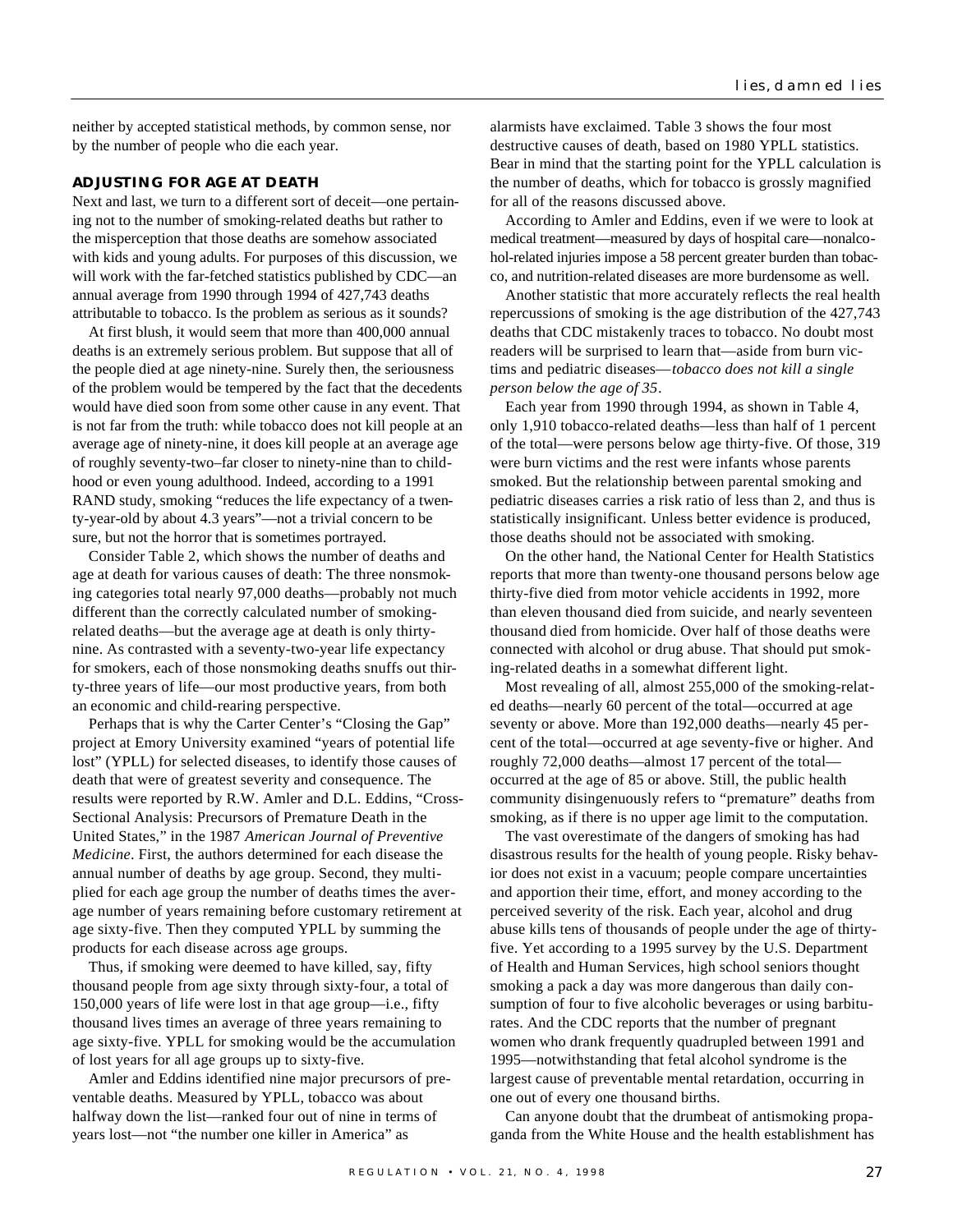deluded Americans into thinking that tobacco is the real danger to our children? In truth, alcohol and drug abuse poses an immensely greater risk and antismoking zealots bear a heavy burden for their duplicity.

#### **CONCLUSION**

The unvarnished fact is that children do not die of tobacco-related diseases, correctly determined. If they smoke heavily during their teens, they may die of lung cancer in their old age, fifty or sixty years later, assuming lung cancer is still a threat then.

Meanwhile, do not expect consistency or even common sense from public officials. Alcoholism contributes to crime, violence, spousal abuse, and child neglect. Children are dying by the thousands in accidents, suicides, and homicides. But states go to war against nicotine—which is not an intoxicant, has no causal connection with crime, and poses little danger to young adults or family members.

The campaign against cigarettes is not entirely dishonest. After all, a seasoning of truth makes the lie more digestible. Evidence does suggest that cigarettes substantially increase the risk of lung cancer, bronchitis, and emphysema. The relationship between smoking and other diseases is not nearly so clear, however; and the scare-mongering that has passed for science is

appalling. Not only is tobacco far less pernicious than Americans are led to believe, but its destructive effect is amplified by all manner of statistical legerdemain—counting diseases that should not be counted, using the wrong sample as a standard of comparison, and failing to control for obvious confounding variables.

To be blunt, there is no credible evidence that 400,000 deaths per year—or any number remotely close to 400,000—are caused by tobacco. Nor has that estimate been adjusted for the positive effects of smoking—less obesity, colitis, depression, Alzheimer's disease, Parkinson's disease and, for some women, a lower incidence of breast cancer. The actual damage from smoking is neither known nor knowable with precision. Responsible statisticians agree that it is impossible to attribute causation to a single variable, like tobacco, when there are multiple causal factors that are correlated with one another. The damage from cigarettes is far less than it is made out to be.

Most important, the government should stop lying and stop pretending that smoking-related deaths are anything but a statistical artifact. The unifying bond of all science is that truth is its aim. When that goal yields to politics, tainting science in order to advance predetermined ends, we are all at risk. Sadly, that is exactly what has transpired as our public officials fabricate evidence to promote their crusade against big tobacco.

### **Table 1**

| Disease Category                    | <b>Relative Risk</b> | Deaths from<br>Smoking |
|-------------------------------------|----------------------|------------------------|
| Cancer of pancreas                  | $1.1 - 1.8$          | $2,931*$               |
| Cancer of cervix                    | 1.9                  | 647*                   |
| Cancer of bladder                   | 1.9                  | 2,348*                 |
| Cancer of kidney, other urinary     | $1.2 - 1.4$          | 353                    |
| Hypertension                        | $1.2 - 1.9$          | 5,450                  |
| Ischemic heart disease (age 35-64)  | $1.4 - 1.8$          | 15,535*                |
| Ischemic heart disease (age 65+)    | $1.3 - 1.6$          | 64,789                 |
| Other heart disease                 | $1.2 - 1.9$          | 35,314                 |
| Cerebrovascular disease (age 35-64) | 1.4                  | 2,681*                 |
| Cerebrovascular disease (age 65+)   | $1.0 - 1.9$          | 14,610                 |
| Atherosclerosis                     | 1.3                  | $1,267*$               |
| Aortic aneurysm                     | 1.3                  | 448*                   |
| Other arterial disease              | 1.3                  | $372*$                 |
| Pneumonia and influenza             | $1.4 - 1.6$          | 10,552*                |
| Other respiratory diseases          | $1.4 - 1.6$          | $1,063*$               |
| Pediatric diseases                  | $1.5 - 1.8$          | 1,711                  |
| Sub-total                           |                      | 160,071                |
| Environmental tobacco smoke         | 1.2                  | 3,000                  |
| Total                               |                      | 163,071                |

\* Number of deaths for this category assumes population deaths distributed between current and former smokers in same proportion as in Cancer Prevention Survey CPS-II, provided by the American Cancer Society.